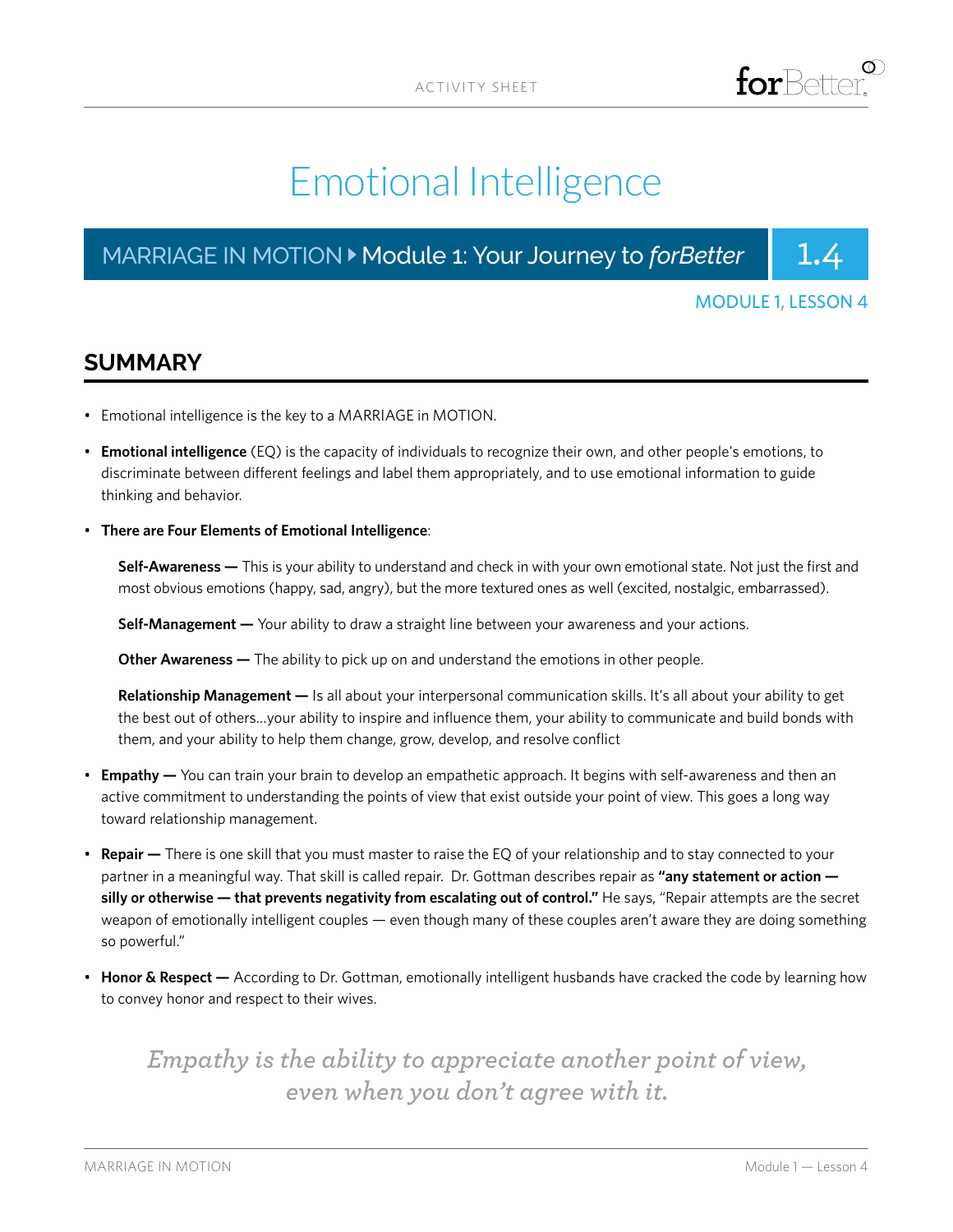# **ACTIVITIES**

#### OTHER AWARENESS **1**

This activity will help you strengthen Other Awareness. Set aside 20-30 minutes to complete this with your partner.

Here is a list of emotions and expressions:

• Joyful • Sad • Overwhelmed • Anxious • Tired • Playful • Depressed • Free • Afraid • Considerate • Hurt • Generous • Loving

**One of you will go through the list first, and then you'll switch. If you're the first speaker, read through each emotion on the list below and describe to your partner how you know THEY are experiencing this emotion.**

What does it look like? What do they do? What hints do they give to indicate their internal experience?

**After each emotion, give your partner opportunity to respond... to agree, or disagree, or provide more detail on how their emotions are expressed.**



Once you have completed the list of emotions, switch... and let your partner explain how they know what you are feeling.

*This exercise is intended to help expand your Other Awareness. You may not know when your partner is feeling overwhelmed unless they tell you... and that's okay. In this case, simply ask "how will I know when you are feeling overwhelmed? What will it look like? What will you be doing?"*